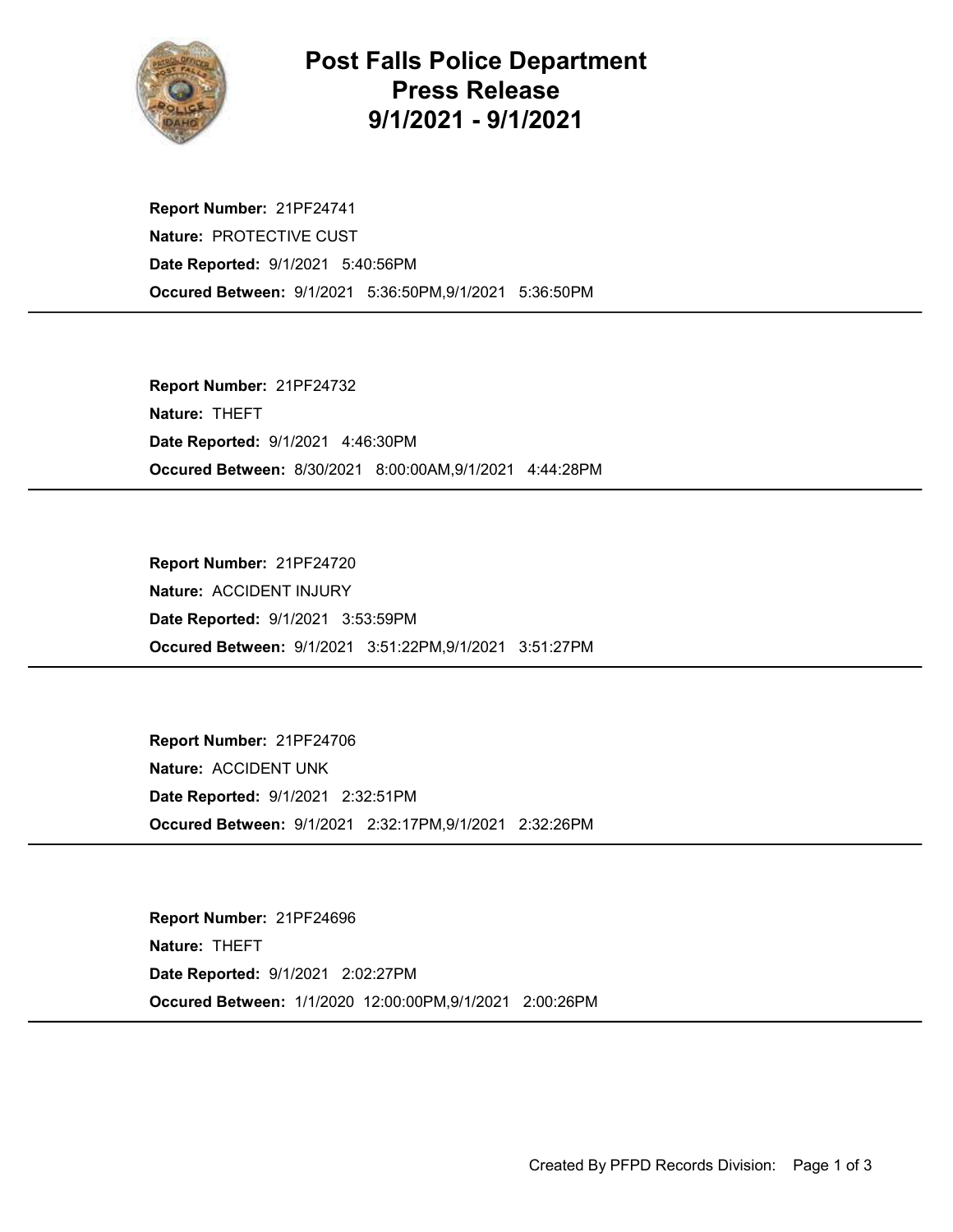Occured Between: 9/1/2021 11:00:00AM,9/1/2021 12:00:00PM Report Number: 21PF24693 Nature: INFORMATION Date Reported: 9/1/2021 1:53:57PM

Occured Between: 9/1/2021 1:09:43PM,9/1/2021 1:09:43PM Report Number: 21PF24689 Nature: ABANDONED VEHIC Date Reported: 9/1/2021 1:12:45PM

Occured Between: 9/1/2021 1:01:48PM,9/1/2021 1:01:48PM Report Number: 21PF24688 Nature: CUSTODIAL INTER Date Reported: 9/1/2021 1:05:13PM

Occured Between: 8/30/2021 1:56:00PM,9/1/2021 10:44:26AM Report Number: 21PF24668 Nature: FRAUD Date Reported: 9/1/2021 10:46:28AM

Occured Between: 8/31/2021 6:00:00AM,9/1/2021 9:38:13AM Report Number: 21PF24657 Nature: MAL INJURY Date Reported: 9/1/2021 9:41:26AM

Occured Between: 9/1/2021 8:39:59AM,9/1/2021 8:39:59AM Report Number: 21PF24649 Nature: DRUGS Date Reported: 9/1/2021 8:40:36AM